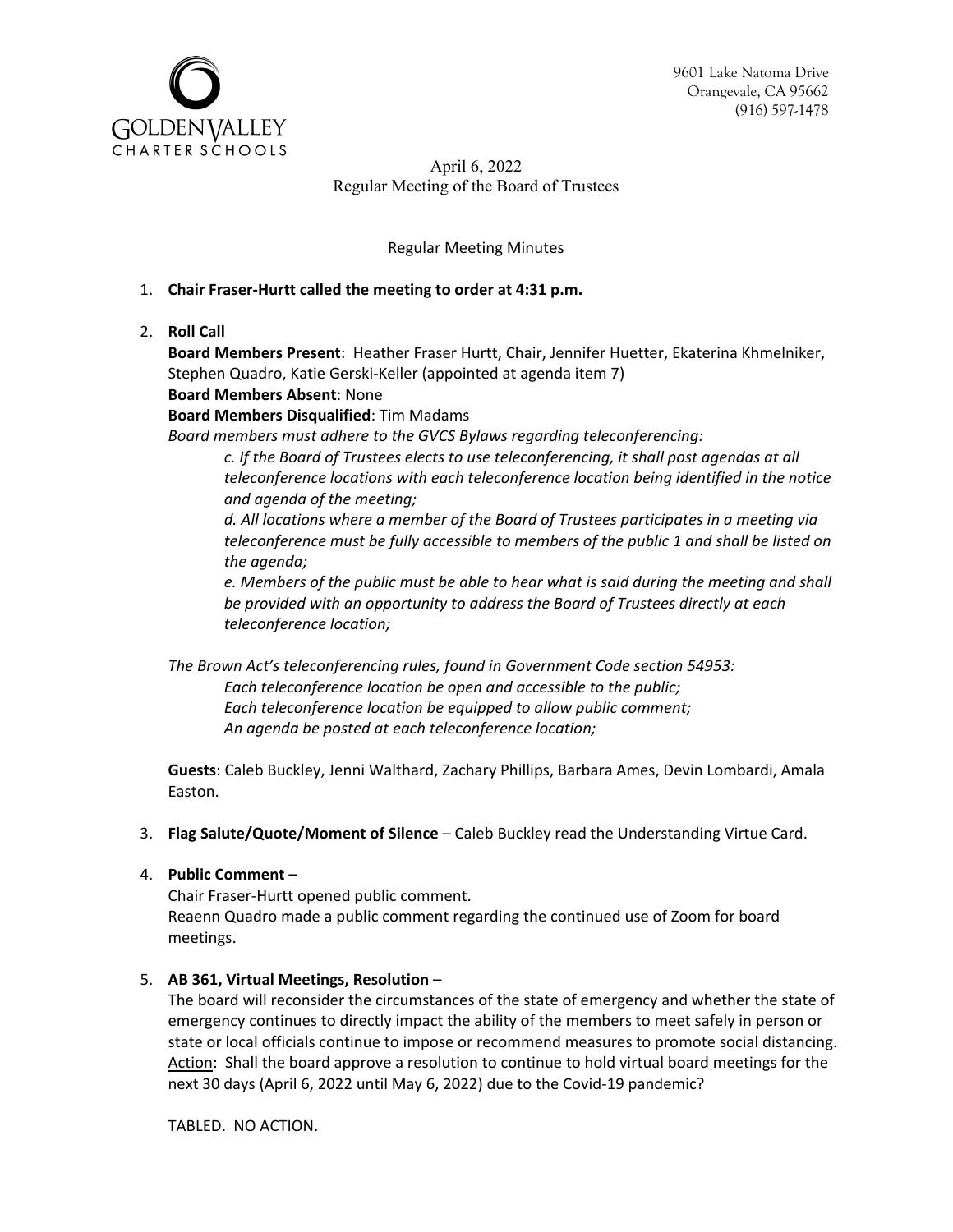



April 6, 2022 Regular Meeting of the Board of Trustees

### 6. **Consent Agenda**–

Action: It was moved by Ms. Huetter and seconded by Mr. Quadro that the consent agenda items 6.1 through 6.9a be approved.

MOTION APPROVED UNANIMOUSLY (Ayes: 4, Noes: 0, Abstain: 0)

*6.1 The board approved the March 9, 2022, Regular Meeting Minutes.*

*6.2 The board approved the amended Golden Valley Orchard Expanded Learning Opportunity (ELO) Grant Plan.*

*6.3 The board approved the amended Golden Valley River Expanded Learning Opportunity (ELO) Grant Plan.*

*6.4 The board approved the amended Golden Valley Tahoe Expanded Learning Opportunity (ELO) Grant Plan.*

*6.5 The board approved the Memorandum of Understanding with San Juan Unified School District for Golden Valley Orchard.*

*6.6 The board approved the Memorandum of Understanding with San Juan Unified School District for Golden Valley River.*

*6.7 The board approved the Memorandum of Understanding with San Juan Unified School District for SPED, Golden Valley Orchard.*

*6.8 The board approved the Memorandum of Understanding with San Juan Unified School District for SPED, Golden Valley River.*

*6.9 The board approved the Proposition 39 Facilities Request with San Juan Unified School District for Golden Valley Orchard.*

*6.9a The board approved the Proposition 39 Facilities Request with San Juan Unified School District for Golden Valley River.*

### 7. **Appointment of New Board Members** –

Action: It was moved by Mr. Quadro and seconded by Ms. Khmelniker that the board appoint Katie Gerski-Keller to the Board of Trustees.

MOTION APPROVED UNANIMOUSLY (Ayes: 4, Noes: 0, Abstain: 0)

8. **Reports** –

**Faculty Chair Report, Orchard**: Faculty Chair Zachary Phillips presented items of interest to the board.

**Faculty Chair Report, River**: Faculty Chair Jenni Walthard presented items of interest to the board.

**DEI Committee Report**: Becky Page presented a report on the Diversity, Equity, and Inclusion Committee's work to the board.